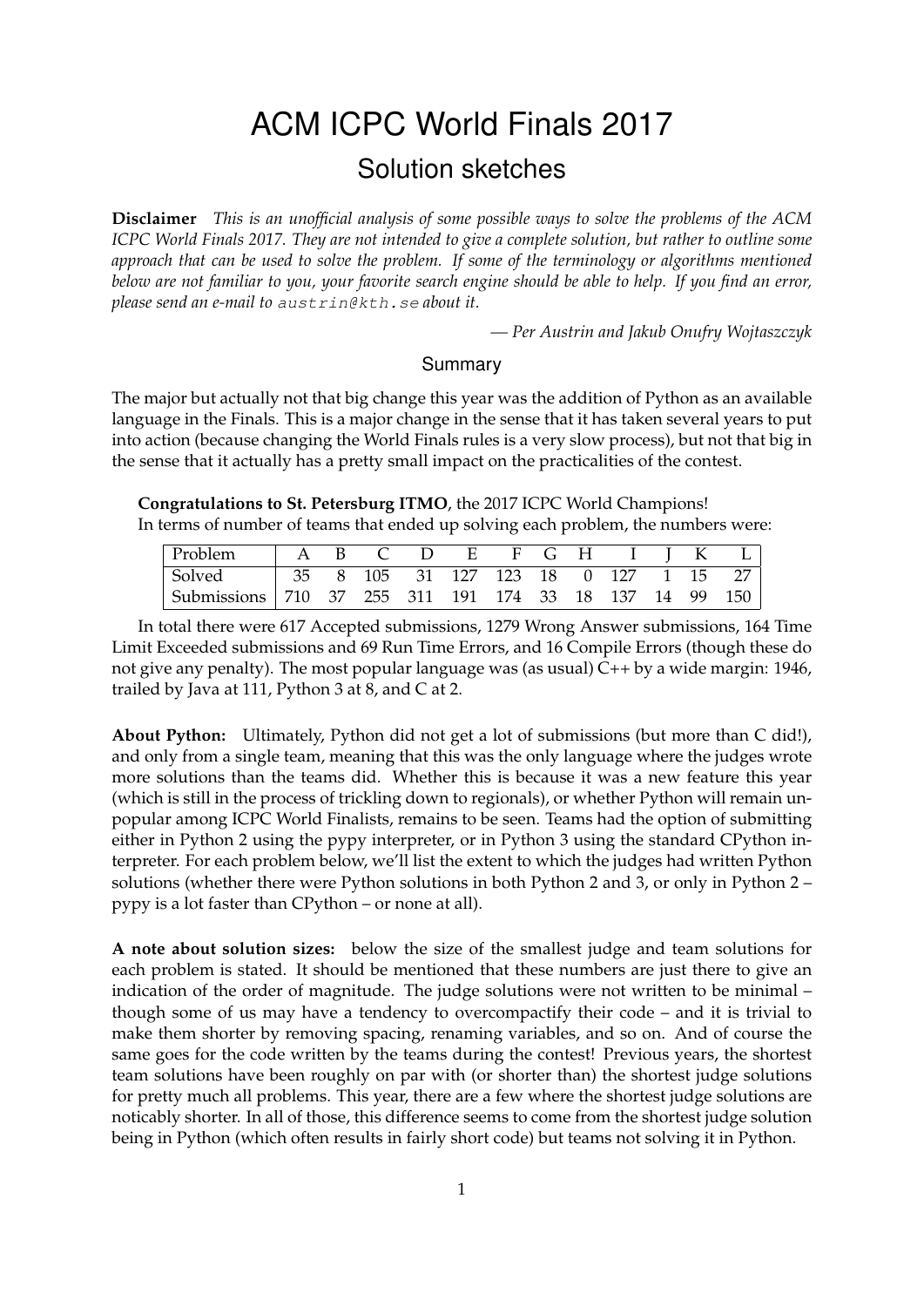## Problem A: Airport Construction

*Shortest judge solution: 1460 bytes. Shortest team solution (during contest): 2365 bytes. Python solutions by the judges: only Pypy*

The initial thought is the standard in geometry – there has to exist an optimal landing strip that passes through two vertices of the polygon. The proof is also relatively standard: you can elongate any landing strip until both ends hit the edge of the polygon and, keeping one end fixed, rotate the landing strip – it will increase length in one of the directions of rotation – until either reaching the end of the edge, or until blocked by a different vertex of the polygon. Notice that the longest edge doesn't necessarily have to be a diagonal, in fact, it can happen that both of the ends of the longest landing strip are in middles of polygon edges, as in the figure below.



Given the  $n \leq 200$  limit, a cubic algorithm will run in time – so, the plan is to try all pairs of points *A*, *B*, and for each pair figure out first whether the interval *AB* is wholly contained in the polygon, and if so, find out how much can it be extended. In principle, this is easy – for the first question, find out whether the polygon boundary crosses *AB*, and find out the first place the polygon boundary crosses the half-lines extending *AB* in either direction.

In practice, the most difficult part is correctly classifying the cases where the polygon boundary touches the line *AB*, possibly runs along the line for some time, and then veers away – either back to the same side it came from (in which case it didn't cross the line), or to the other side (in which case it did cross the line). This requires some care to get right (although is made a bit easier by the fact the problem statement disallows subsequent collinear edges).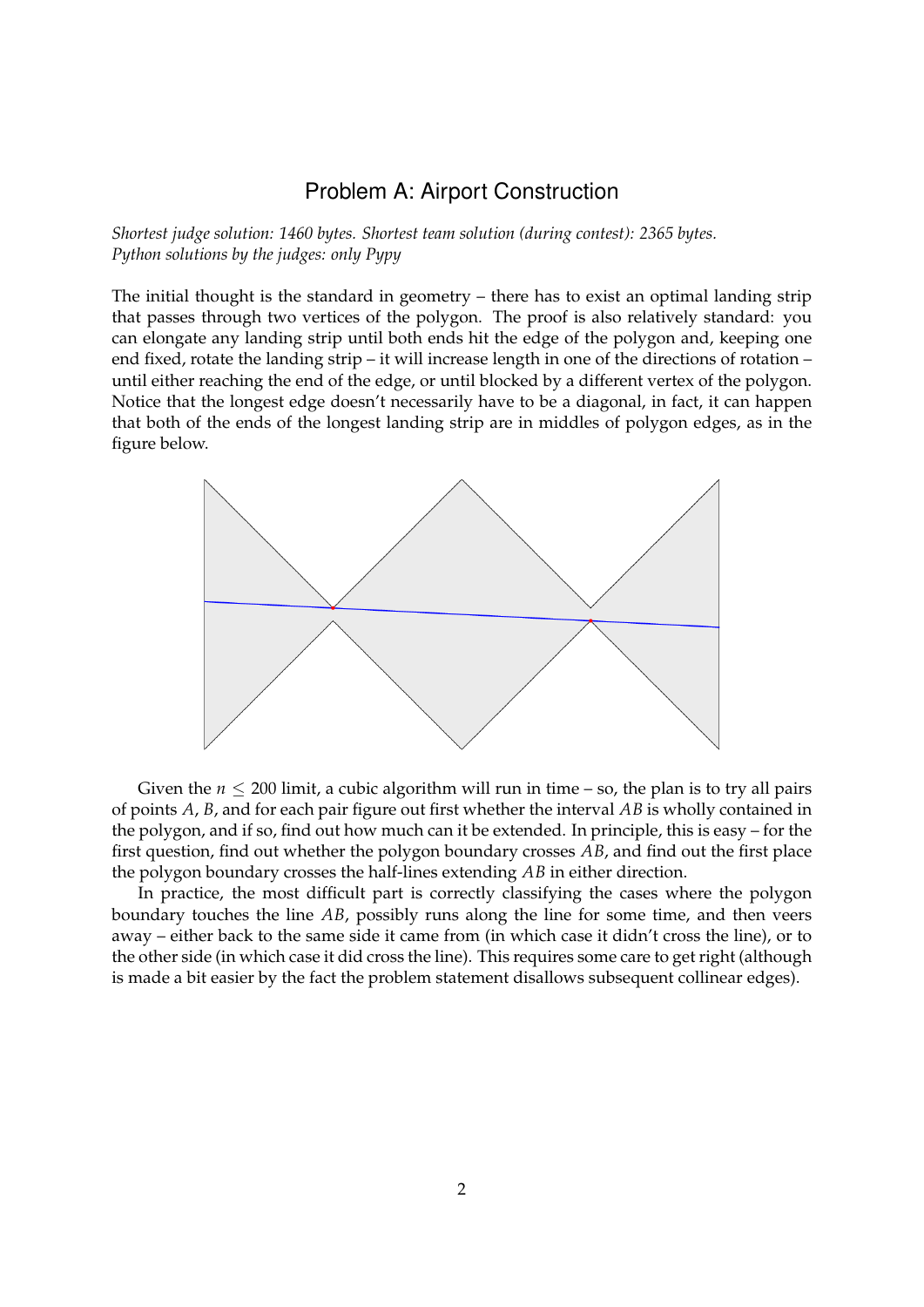## Problem B: Get a Clue!

*Shortest judge solution: 1871 bytes. Shortest team solution (during contest): 1841 bytes. Python solutions by the judges: both Pypy and CPython*

This is a problem that can be solved by a brute-force search, but the implementation can be a bit messy, and depending on your exact approach, it may be important to have good constant factors.

The very simplest approach is just to generate all disjoint sets of cards for the four hands (well, one hand is already given so there's only one option for that) and then go through all the played rounds and check that they are consistent with assignment of cards to hands. However, this will probably not run in time unless it is fairly carefully implemented, so something a bit better is needed.

The next approach could be to first guess the murderer, weapon, and room, and then do the above-mentioned brute-force search for a partition of cards into hands, and break as soon as a valid solution is found. This turns out to run a bit faster and is definitely possible to make fast enough (because the worst case for the above is when pretty much all partitions of cards into hands yields a valid solution, and many of those partitions into hands will result in the same murderer/weapon/room).

A different algorithmic approach which essentially makes constant factor worries go away is to generate the possible hands separately: for player 2 we compute all possible subsets of 5 cards *S*1, *S*2, . . . that are compatible with all the played rounds, and similarly for player 3 all sets of 4 cards  $T_1, T_2, \ldots$  and for player 4 all subsets of 5 cards  $U_1, U_2, \ldots$  Now for a given guess of murderer/weapon/room, let *X* be the set of remaining cards after removing the three answer cards and the hand of player 1. We are then trying to find *i*, *j*, *k* such that  $S_i \cup T_j \cup U_k = X$ . This  $\alpha$  can easily be done in time  $O(\#S \cdot \#T)$  – simply try all  $S_i$ 's and  $T_j$ 's and then check if  $X \Delta S_i \Delta T_j$ is one of the  $U_k$ 's (by keeping a dictionary of all  $U_k$ 's). The subsets are most conveniently represented by integers, which makes lookups quick. This solution is fast enough that it can even be done in CPython.

#### Problem C: Mission Improbable

*Shortest judge solution: 818 bytes. Shortest team solution (during contest): 1178 bytes. Python solutions by the judges: both Pypy and CPython*

If not for the top-down view, this problem would be really straightforward. Since solving easy problems is easier than solving harder problems, let's go over that first.

Consider the highest stack of crates in the input, and assume it has height *H*1. It has to appear both in the front view and the side view at least once. Assume that it appears  $m_1$  times in the front view, and  $n_1$  times in the side view, and without loss of generality, assume  $n_1 \leq m_1$ . In that case, we will need at least *m*<sup>1</sup> stacks of height *H*1, and we can achieve the correct side and front view by arranging  $m_1$  stacks so that there is at least one in each of the  $m_1$  columns and  $n_1$  rows.

Then, proceed to the next height,  $H_2$ . Again, we have  $m_2$  columns and  $n_2$  rows that have to contain a stack with height *H*2. The one thing that is different here is that it is possible for,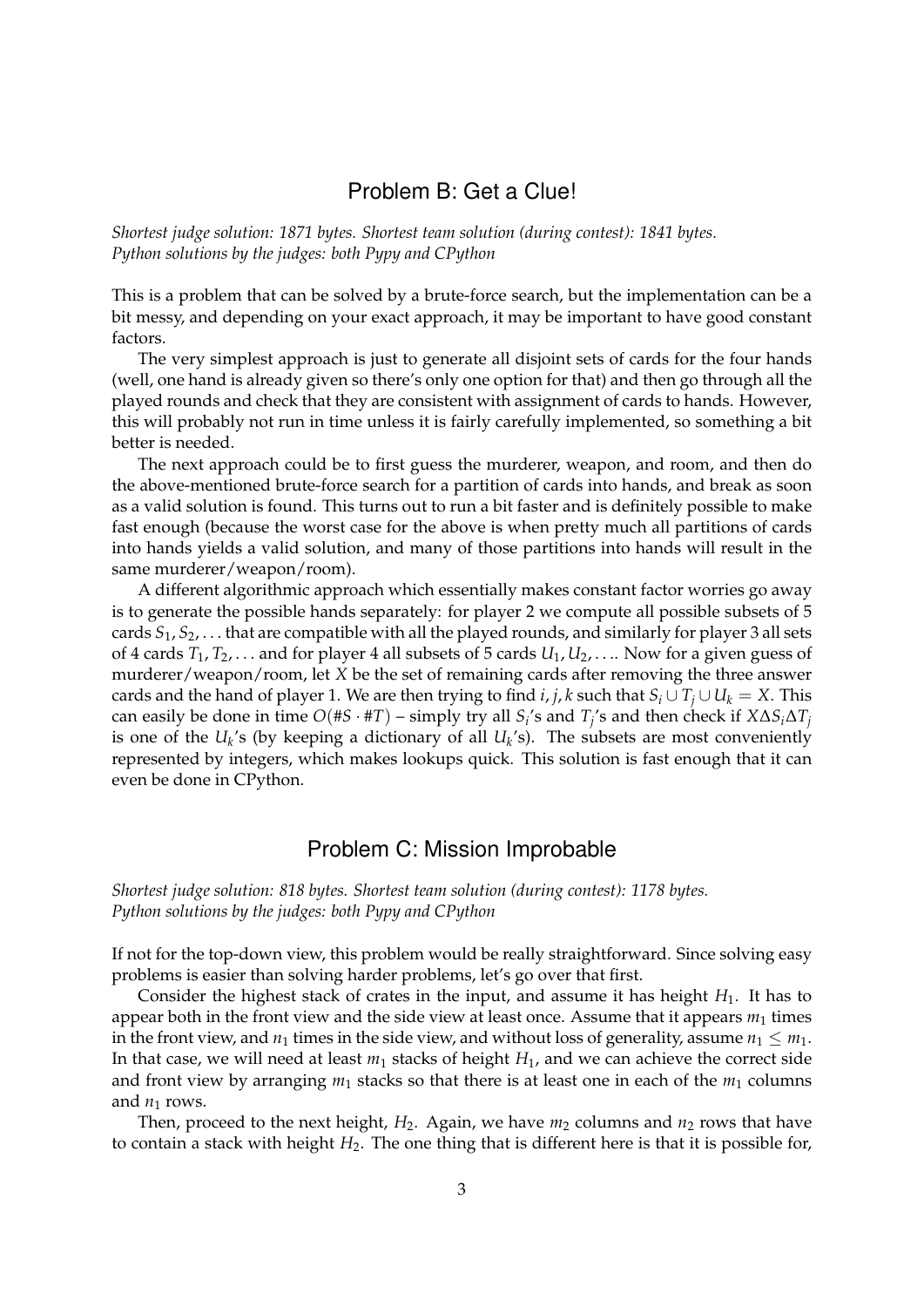say,  $m_2$  to be zero – in which case we will put the stacks of height  $H_2$  in the column(s) already containing stacks of height *H*1. Following this pattern, we will use up a total of

$$
\sum H_i \cdot \max(m_i, n_i)
$$

crates. After placing all the crates for all the heights, the side and front views are already correct, so (disregarding the existence of the top view) we can just leave the remaining spaces empty.

Now, the existence of the top view changes two things in that strategy. First, at the end, we might have to leave a single crate (instead of zero crates) in some of the remaining spaces, to prevent the top view from noticing the spaces are empty. This is easy – we just keep track of how many spaces we filled, and then add to the final answer the number of spaces seen in the top view minus the number of spaces already filled.

The more tricky part is that due to the top view seeing empty spaces in some spots, it might be impossible to put a stack of height *H<sup>i</sup>* in each of the *m<sup>i</sup>* columns and *n*<sup>1</sup> rows using just max $(m_i,n_i)$  stacks. We want to have as many stacks as possible to cover both a row and a column, and then we can make the remaining columns and rows covered by just putting a stack of height *H<sup>i</sup>* wherever it was in the original input. Notice that this is a bipartite matching problem – we have a set of rows and a set of columns, and we can connect a row to a column when the top view shows a non-empty stack. So, for each height *H<sup>i</sup>* appearing in the input, we run bipartite matching to find out how many stacks can cover both a row and a column, and then replace max $(m_i, n_i)$  with  $m_i + n_i - Bipartite(i)$ . Note that this formula works fine even if one of the sides is zero. Since the runtime of bipartite matching is super-linear, the worst-case for this problem is if all the columns and rows in the front and side views are of the same height. With  $r, c \leq 100$ , this will easily run in time.

#### Problem D: Money for Nothing

*Shortest judge solution: 1552 bytes. Shortest team solution (during contest): 1178 bytes. Python solutions by the judges: only Pypy*

First, observe that this is at heart a geometry problem. We are given a set of lower-left and upper-right vertices, and we're asked for the area of the largest rectangle (with sides parallel to the axes) between some two chosen corners. One observation we make is that we can prune the input set. If there are two lower-left corners,  $(x_1, y_1)$  and  $(x_2, y_2)$ , with  $x_1 \le x_2$  and  $y_1 \le y_2$ , then we can remove  $(x_2, y_2)$  from the set. After this pruning, the set of lower-left corners forms a sequence  $L_1, L_2, L_3, \ldots, L_n$ , with  $L_i = (x_i, y_i)$ , and  $x_i < x_{i+1}$ ,  $y_i > y_{i+1}$ . We can perform similar pruning on the upper-right corner set, getting the sequence  $U_1, U_2, \ldots, U_m$ , with  $U_i = (p_i, q_i)$ , and again  $p_i < p_{i+1}$  and  $q_i > q_{i+1}$ .

We'll cover two solutions to the problem. The first one is less geometric. Define  $u(i)$  to be the index of the optimum upper-right corner for  $L_i$  – that is, the rectangle  $L_i$ ,  $U_{u(i)}$  has area no smaller than any other *L<sup>i</sup>* , *U<sup>j</sup>* . In the case of ties, choose the rightmost one. We're claiming that  $u(i)$  is non-decreasing. A geometric proof is to draw out the picture, and notice that for any  $i < j$ ,  $k < l$ , the sum of areas of  $L_i U_k$  and  $L_j U_l$  is larger than the sum of areas  $L_i U_l$  and  $L_j U_k$ . You can also just write out the areas and see the inequality holds.

This allows a divide-and-conquer solution. Take the middle of all the *Li*s, and find *u*(*i*) (through a linear scan). Then, for all  $j < i$ , we can consider only the upper right corners up to  $u(i)$ , and for all the  $j > i$  we can consider only the upper corners starting from  $u(i)$ , and recurse into both branches. Since we're halving the set of *L*s at each pass, we will have log *n*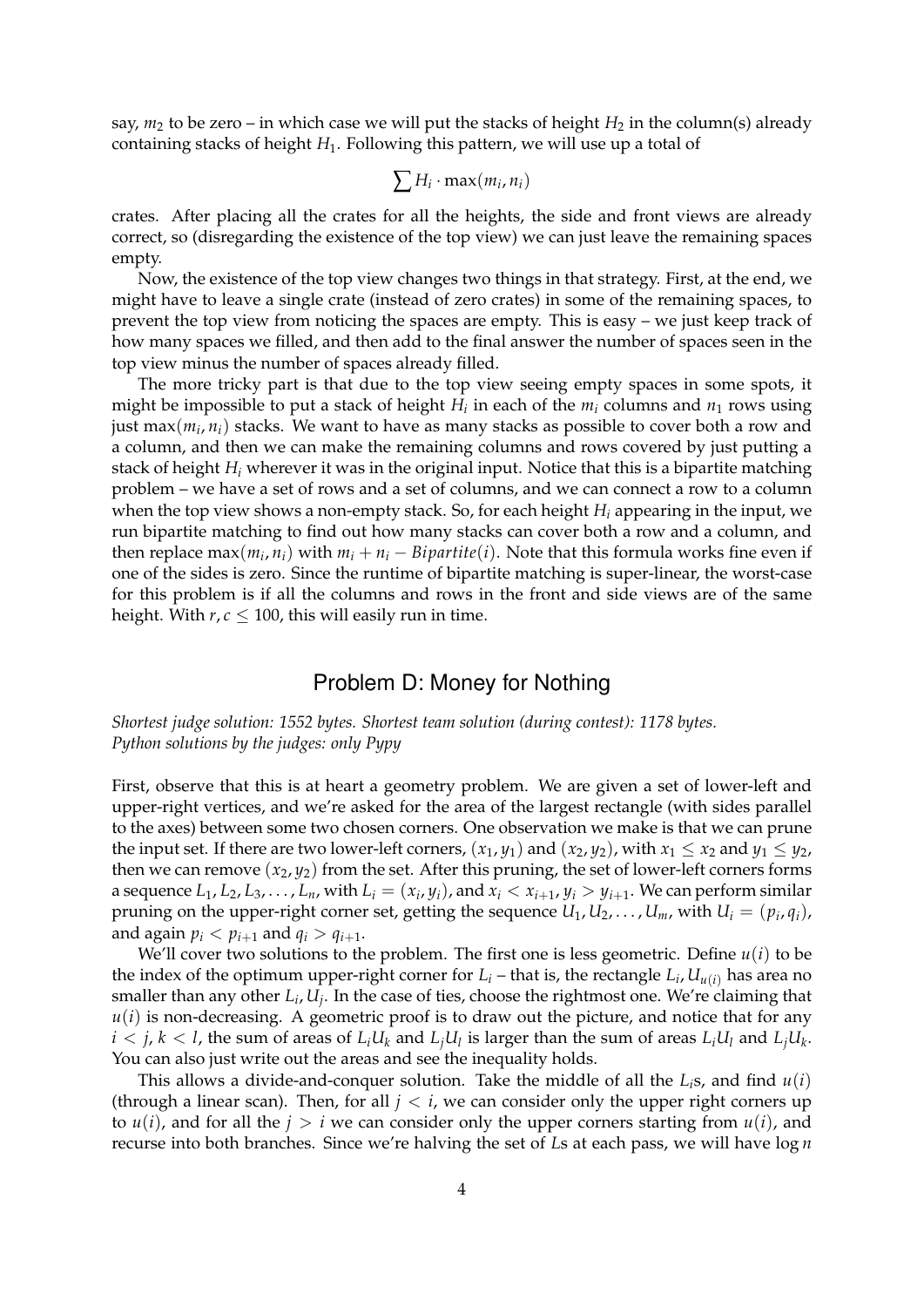levels of branching, and in each of the levels each of the *U*s is getting considered only for one interval (with the exception of the boundaries, but these sum up to  $O(n \log n)$  as well), so the runtime will be  $O((m + n)\log n)$ .

The other solution is geometric. For any two points  $U_i$ ,  $U_j$ , let us consider the set of points *L* for which *U<sup>i</sup>* gives a larger rectangle than *U<sup>j</sup>* . The boundary of this set is a straight line, so the set of points  $L$  for which  $U_i$  is the best choice is an intersection of half-planes, i.e., a convex polygon which is possibly unbounded in some directions. The division of the plane into these polygons contains a total of  $O(n)$  vertices, and so we can run a sweep-line algorithm, with the events being a point from *L* appears, or the set of regions changes. This will run in  $O((m+n)\log(m))$  time.

# Problem E: Need for Speed

*Shortest judge solution: 321 bytes. Shortest team solution (during contest): 413 bytes. Python solutions by the judges: both Pypy and CPython*

This was one of the two easiest problems of the set. Given a guess for the value of *c*, we can compute the resulting distance that this would result in. If the guess of *c* was too high, the travelled distance will be too high (because in each segment travelled we're overestimating the speed), and if the guess was too low, the travelled distance will be too low. Thus we can simply binary search for the correct value of *c*. The potentially tricky part is what lower and upper bounds to use for the binary search. If in some segement the speedometer read *v*, the value of *c* needs to be at least −*v*. Thus, *c* needs to be at least − min *v*. For the upper bound, a common mistake was to assume that *c* could never be larger than 10<sup>6</sup>. This is almost true, but not quite – the maximum possible value is  $10^6 + 1000$  (our true speed can be as large as  $10^6$ , but the reported readings of the speedometer can be −1000).

## Problem F: Posterize

*Shortest judge solution: 771 bytes. Shortest team solution (during contest): 686 bytes. Python solutions by the judges: only Pypy (but for no good reason, should be feasible with CPython as well)*

This is a fairly straight-forward dynamic programming problem. Let  $C(i, j)$  be the minimum squared error cost of posterizing pixels with intensities  $r_1, \ldots, r_i$  using *j* colors. The quantity we are looking for is then  $C(d, k)$ .

We can formulate the following recurrence for *C*:

$$
C(i,j) = \min_{0 \le i' < i} C(i', j-1) + F(i'+1, i),
$$

where we define  $F(a, b)$  to be the minimum cost of posterizing pixels with intensities  $r_a, \ldots, r_b$ using a single color. Assuming for the moment that we have computed the function *F*, it is a standard exercise in dynamic programming to turn this recurrence into an algorithm for computing  $C(i, j)$  in time  $O(i^2j)$ .

Computing  $F(a, b)$  can be done in a few different ways. Note that

$$
F(a,b) = \min_{x \in \mathbb{Z}} \sum_{i=a}^{b} p_i (x - r_i)^2.
$$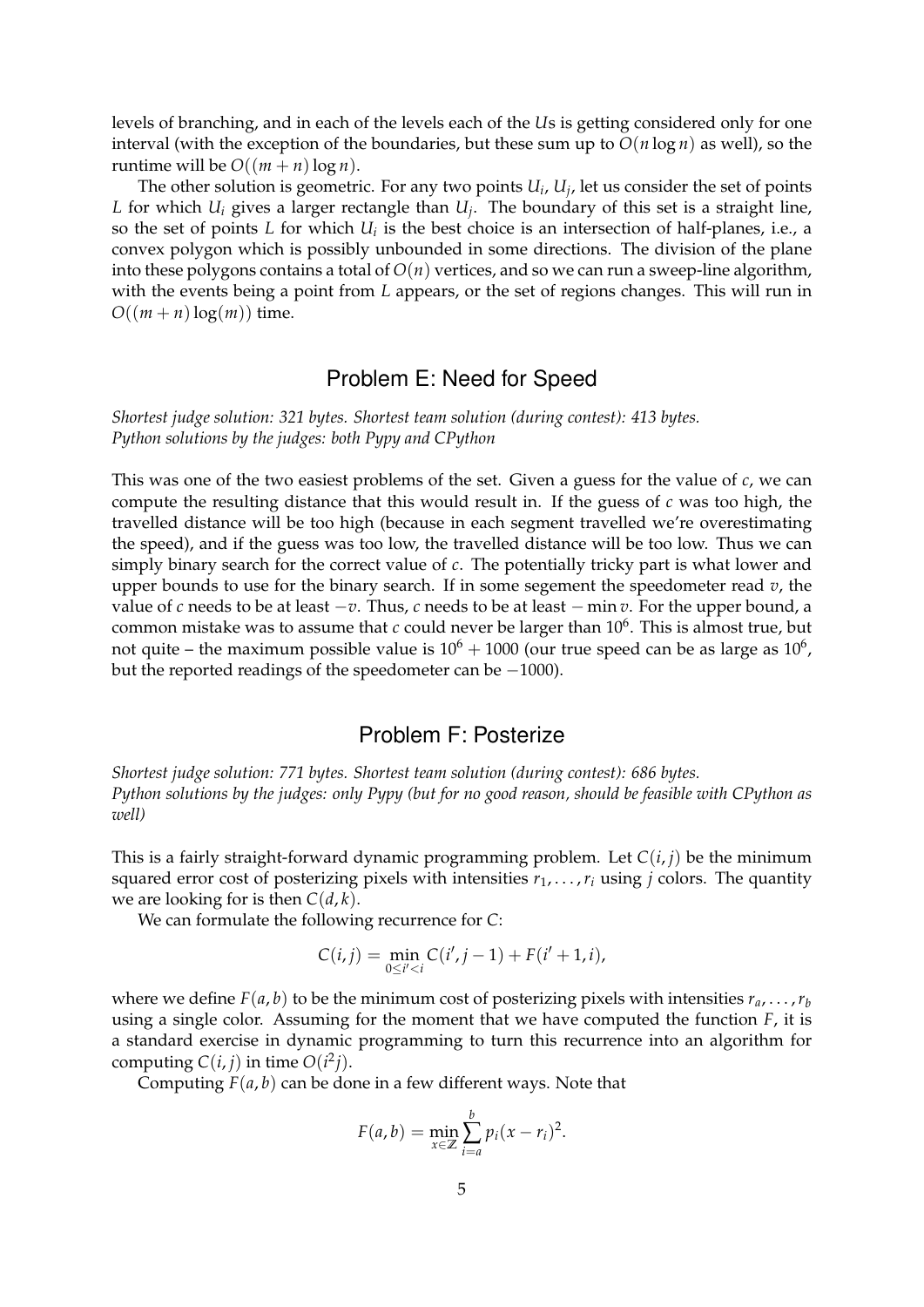This is just a quadratic function in *x*, so the best *x* can be found by basic calculus (or some form of ternary search for those so inclined).

There are just  $d^2$  different possible inputs to *F* and the answer for all these can be precomputed to be used when computing *C*. The bounds were actually small enough that it was even possible to get away with recomputing *F*(*a*, *b*) every time it was needed, at least if the implementation had good constant factors.

#### Problem G: Replicate Replicate Rfplicbte

*Shortest judge solution: 1637 bytes. Shortest team solution (during contest): 1440 bytes. Python solutions by the judges: none*

The judges had this pegged as a medium difficulty problem but the teams apparently felt otherwise. There are a few small observations to make, in order to understand how to solve the problem.

The first thing to realize is that when applying a step of the process, the bounding box of the pattern always grows by at least one step in every dimension, *even if there is an error*. Equivalently: without errors, the resulting bounding box after an evolution step will have at least 2 filled cells on every side. In other words, when going backwards, the bounding box will shrink by at least one step in each dimension for every step. This means that the total number of iterations to go backwards can be at most  $\min((n+1)/2,(m+1)/2)$ .

Suppose for a moment that no errors happen. Then we can simply reconstruct the previous pattern *X* from the current pattern *Y* row by row – if we're reconstructing cell  $(r, c)$ , and have already reconstructed all rows  $r' < r$ , and all cells  $(r', c')$  with  $r' = r$  and  $c' < c$ , then we can compute the previous value  $X_{r,c}$  by  $Y_{r-1,c-1} \oplus X_{r-2,c-2} \oplus X_{r-2,c-1} \oplus X_{r-2,c} \oplus X_{r-1,c-2} \oplus$ *X*<sub>*r*−1,*c*−1 ⊕ *X*<sub>*r*−1,*c*</sub> ⊕ *X*<sub>*r*,*c*−2 ⊕ *X*<sub>*r*,*c*−1</sub> (where ⊕ is XOR a.k.a. addition mod 2). Proceeding in this</sub></sub> way we can reconstruct the previous step.

OK, that's easy, but what if there are errors, how do we even detect that? Suppose that cell  $(r, c)$  has an error. By the observation above, this will cause the reconstruction of cell  $X_{r+1,c+1}$ to get the wrong value. This will in turn cause  $X_{r+1,c+2}$  to get the wrong value. However, then  $X_{r+1,c+3}$  will actually get the correct value, because the two errors from  $X_{r+1,c+1}$  and  $X_{r+1,c+2}$ cancel out. Then similarly  $X_{r+1,c+4}$  and  $X_{r+1,c+5}$  will get the wrong value, and  $X_{r+1,c+6}$  will get the right value, and it will continue cycling like that with two incorrect cells followed by one correct cell. That means that when we get to the end of the row, we can verify that the first two cells that should be outside the bounding box (by the observation above) become empty. If an error happened in row *r*, at least one of these two cells will get an error and become non-empty. When this happens, we can run the reconstruction again, but column by column instead of row by row, which allows to detect that an error happened in row *c*. We have then found the error, can undo it, and then run the reconstruction step again to get to the previous pattern.

The process ends when the pattern is either a single filled cell, or if the reconstruction process still finds errors after the first error is fixed. Going back one iteration using the above process takes  $O(n \cdot m)$  time, so by the observation above on the maximum number of iterations, this results in an  $O((n+m)^3)$  time algorithm.

Note that there are actually no choices to make in how to do the reconstruction, meaning that the answer is in fact uniquely determined (though figuring this out was part of solving the problem).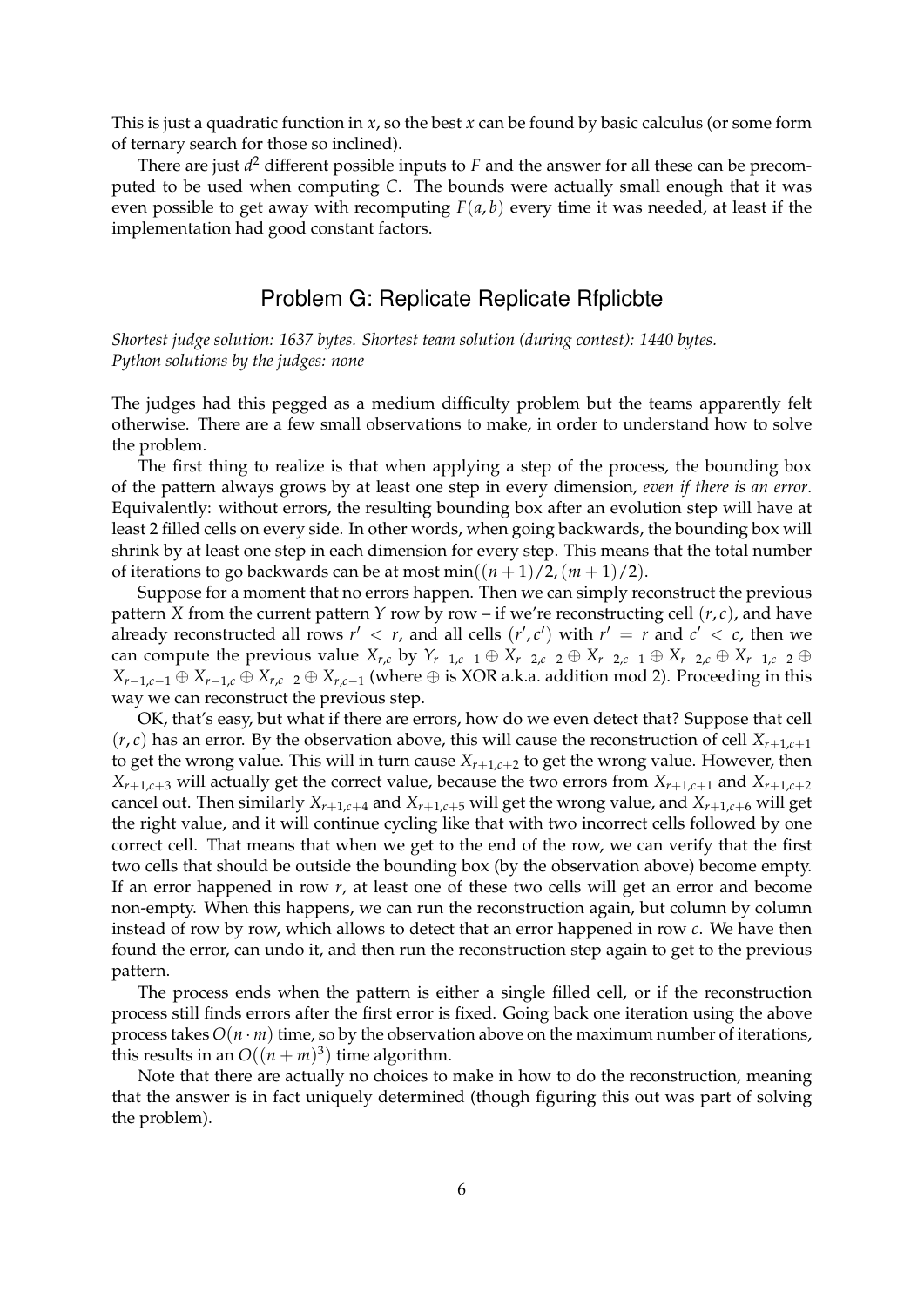#### Problem H: Scenery

*Shortest judge solution: 1753 bytes. Shortest team solution (during contest): N/A bytes. Python solutions by the judges: none*

OK, this is the difficult problem of the set...

This problem really tempts you to try some sort of a greedy solution. Let us see how that would go. Let us process time from the beginning. At any point in time, when we decide to take a photograph, we should – out of all the photographs we can currently take – choose the one for which the end time is the smallest (by a standard interchange argument).

The tricky part is to choose whether you should actually start taking a photograph. Consider an input with two photographs to take. The first one will be available in the range  $[0, 5]$ , the second in the range  $[1,3]$ , and the time to take a single photograph is 2. Then, at time zero, we will fail if we start to take the first photograph. On the other hand, if the second range was [2, 4], we would fail if we didn't start a photograph at zero. So, some sort of smarts are going to be needed.

We will describe two solutions. The first, which we will describe in some detail, comes from the paper "Scheduling Unit-time Tasks With Arbitrary Release Times and Deadlines" by Garey, Johnson, Simons, and Tarjan (SICOMP, 1981). In that paper it is shown that the problem can even be solved in *O*(*n* log *n*), but we felt that getting a quadratic time solution was hard enough, and that is what we describe here.

We are going to adapt the naive solution above. Notice that in order to make the photograph with the range [1, 3] be even feasible, regardless of all the other photographs, we cannot start any photograph in the open range  $(-1, 1)$  – if we do, it will overlap the range [1,3], and we will not be able to fit [1, 3] in. We will try to generalize that observation.

Take any interval [*s*,*e*], and consider all the photographs which become available no earlier than *s*, and become unavailable no later than *e*. Then, all these photographs have to fit into the interval [*s*,*e*]. We will now totally disregard their constraints (except that they have to be taken somewhere in [*s*,*e*]), and try to take them as late as possible. Note that since we disregard their constraints, they are all identical and we can just schedule them greedily. Let us look at the time *C* when we started taking the first (earliest) of those photographs. However we schedule these photographs in the interval, the first start time will not be later than *C*. If *C* < *s*, then we will simply not be able to take all the photographs. The interesting case is if  $C - s < t$ . Then, if any photograph gets started in the open interval  $(C - t, s)$ , we will be unable to take all the photos from the interval [*s*,*e*], since we will not be able to take the first of them at *C* or before.

This means we can mark the interval  $(C - t, s)$  as "forbidden", and no photograph can ever be started then. We can also take any forbidden intervals we found so far into account when doing the greedy scheduling from the back (which might help us create more forbidden intervals).

The full algorithm works as follows. We order all the availability times of all the photographs from latest to earliest. For each such time *s*, we iterate over all the end times *e* of the photographs, and for each interval [*s*,*e*] we run the algorithm above – take all the photographs that have to be taken fully within [*s*,*e*], ignore other constraints on them, assign times to them as late as possible (taking into account already created forbidden regions), and find the time *C*, which is the earliest possible start time of the first of those photographs. If  $C \leq s$ , return NO, and if *C* − *s* < *t*, produce a new forbidden region ending in *s*.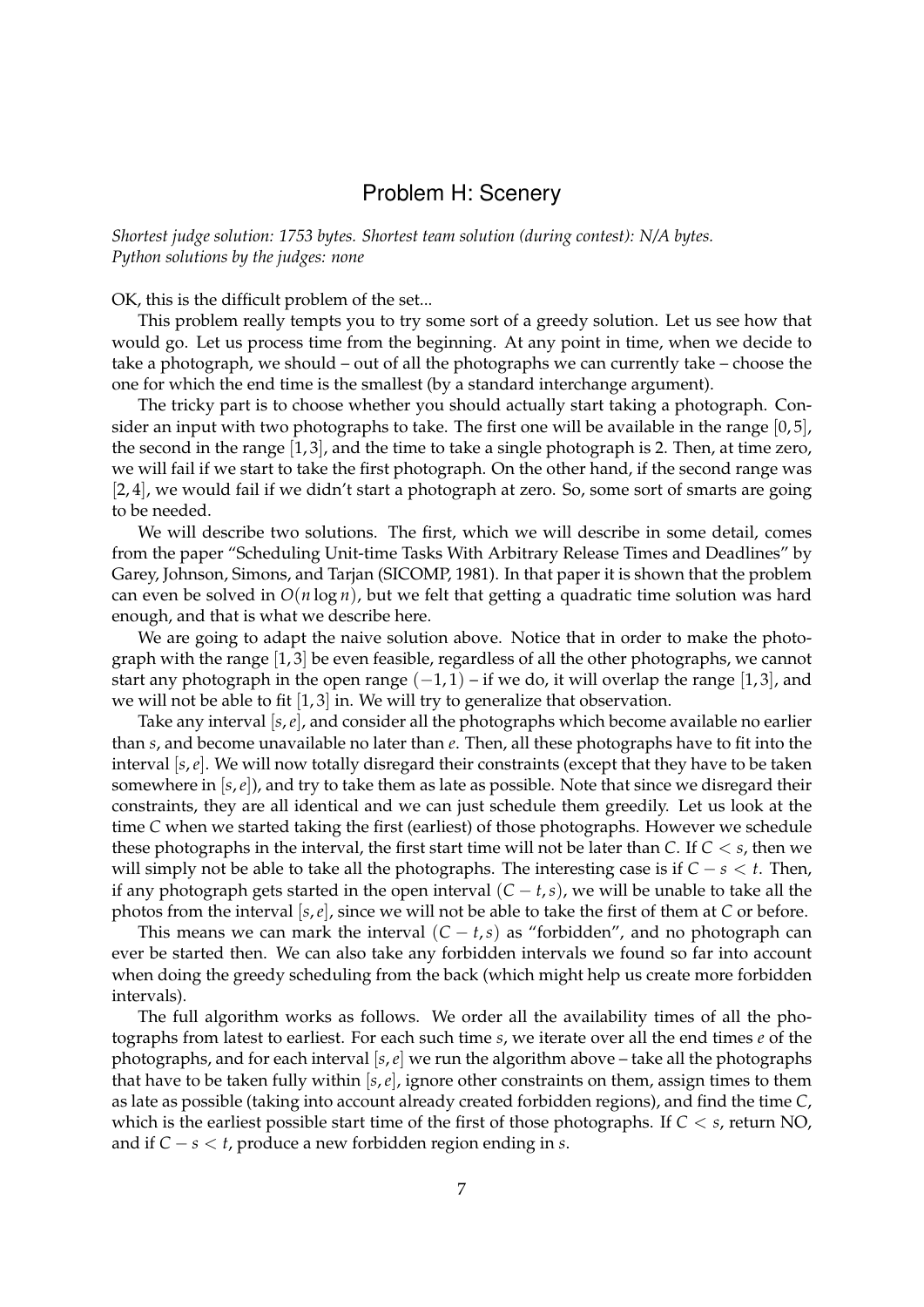The above, implemented naively, is pretty slow. First, notice that while as written we can have a quadratic number of forbidden regions, it is trivial to collapse all the forbidden regions ending at any *s* into one (the one corresponding to the smallest *C*). Also, note that when we move from *s* to the previous *s'*, we don't have to run the time assignment from scratch – we can just take the previous *C* value, and if the photograph starting at *s'* ends before some *e*, we just have to add one more photograph before the  $C$  (by default, at  $C - t$ , but possibly earlier if  $C - t$  is in a forbidden region). This allows us to progress through this stage in  $O(n^2)$  time.

Then, after this is done, we just run the standard "greedy" algorithm, taking the forbidden regions into account. The tricky part, of course, is to prove that this actually solves the problem. Obviously, if the greedy algorithm succeeds in taking the photographs, the answer is YES. Now, we will prove that if the greedy algorithm ends up taking a photograph after its end time, then we would have actually failed in the first phase.

Assume the greedy algorithm did take a photograph incorrectly. First, notice that if there are idle times (that is, times when no photograph is being taken by the greedy), we can assume they are all within forbidden regions. If there was an idle period without a forbidden region, let's say at time *X*, it means that we have had no photograph available to take. So, all the photographs that were available before *X* got assigned and ended before *X*, and so they do not affect the photographs that become available after *X*. So, we can just remove these photographs from the set altogether and solve the smaller problem.

Now, assume the greedy algorithm failed. Take the first photograph *P<sup>i</sup>* , with a deadline of *e<sup>i</sup>* , that got scheduled so it ends after *e<sup>i</sup>* . If no photograph that got scheduled earlier has a deadline later than *e<sup>i</sup>* , it means that the photographs up to *P<sup>i</sup>* actually failed to fit into the range  $s_0$ ,  $e_i$  – and so for that interval the first phase would've returned NO. If there is a photograph that has a deadline later than *e<sup>i</sup>* , let *P<sup>j</sup>* be the latest of those photographs. Consider all the photographs  $P_{k_1}, \ldots, P_{k_l}$  that got scheduled between  $P_j$  and  $P_i$ , and let *s* be the earliest time at which any of those photographs (including *P<sup>j</sup>* ) became available. Consider the first phase for the interval  $s, e_i$  – it had to have failed (because the greedy solution failed to put these photographs into this interval).

Thus, in all the cases where the greedy algorithm fails, the first phase had to have failed for some interval as well – so, if the first phase finished successfully, we are guaranteed the greedy algorithm will return a correct answer.

An alternative approach, which we will not prove, is an approach where we modify a naive branching approach. Naively, we can process forward through time, and maintain a set of possible states, where a possible state is the time when the photograph currently being taken (if any) ends, and the set of photographs that are available to take, but not yet started. This set of states is potentially exponential in size. We branch out (from all the states where there is no photograph being taken) when a new photograph becomes available, and we branch out when a photograph taking ends (to either not start a new photograph, or to start the one with the earliest deadline from those in the state).

However, it is provable that we can actually have only one state where no photograph is being taken – when the algorithm ends up produces a new "nothing runs" state because some photograph just finished, one of the two states is strictly worse than the other. The proof, and the details of turning this into a quadratic algorithm, are left as an exercise to the reader.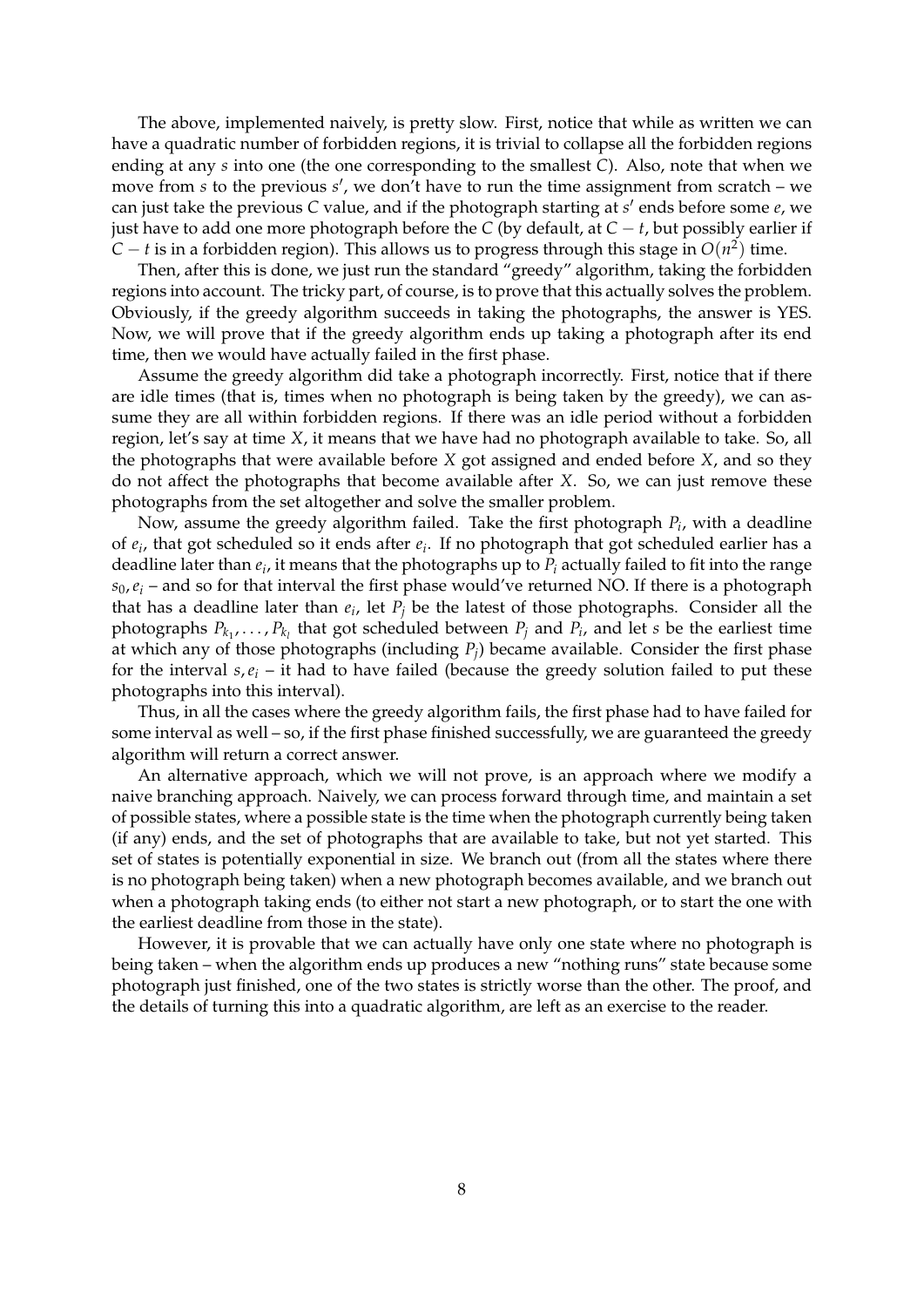#### Problem I: Secret Chamber at Mount Rushmore

*Shortest judge solution: 405 bytes. Shortest team solution (during contest): 498 bytes. Python solutions by the judges: both Pypy and CPython*

This was one of the two easiest problems in the set. The set of translations forms a directed graph on the 26 letters of the alphabet. Given two query words *s*1*s*2*s*<sup>3</sup> . . .*s<sup>L</sup>* and *t*1*t*2*t*<sup>3</sup> . . . *t<sup>L</sup>* of equal length *L* (if the lengths are different, the answer is clearly no and we just answer that), we need to check whether for each  $1 \leq i \leq L$ , there is a path from  $s_i$  to  $t_i$  in the graph of letter translations.

One natural way of doing this is to precompute the transitive closure of the graph using the Floyd-Warshall algorithm, which allows you to check each pair (*s<sup>i</sup>* , *ti*) in constant time. But the bounds are quite small, so you can use pretty much any polynomial time algorithm for this (e.g. doing a DFS for every pair  $(s_i, t_i)$ ).

#### Problem J: Son of Pipe Stream

*Shortest judge solution: 1649 bytes. Shortest team solution (during contest): 5492 bytes. Python solutions by the judges: only Pypy*

Even though the problem does its best to avoid using the word "flow", it should be pretty clear that this is in fact a maximum flow problem, though it has a few twists to resolve. First, the viscosity parameter *v* is a red herring that is pretty much irrelevant to the problem and we will ignore it here.

A first small observation is that the desired flow will be *a* maximum flow from the water and Flubber sources to the destination. Let *Z* be that total maximum flow. Assume for the moment that it was possible to distribute this arbitrarily between Flubber and water, so that it was possible to route any amount *F* of Flubber between 0 and *Z* and *W* = *Z* − *F* water. Then a bit of calculus (left as an exercise) shows that the maximum flow would pick  $F = a \cdot Z$ .

There are two different reasons why the assumption made above might not hold. One is a "trivial" one: the maximum amount of Flubber routable from Flubber source to destination might be less than  $a \cdot Z$ , or the amount of water routable might be less than  $(1 - a) \cdot Z$ . If this is the case, we should simply set the desired amount of Flubber *F* to value nearest to *a* · *Z* in the interval  $[Z - W_{\text{max}}, F_{\text{max}}]$ . Let us refer to the resulting potentially optimal values of *F* and *W* as  $F^*$  and  $W^* = Z - F^*$ .

The second reason is a bit more subtle – it is not clear whether it is the case that we can simultaneously achieve Flubber  $F^*$  and water  $W^*$ . Let  $\vec{f}_1$  be a flow which routes  $F_{\text{max}}$  Flubber and *Z* − *F*<sub>max</sub> water, and let  $\vec{f}_2$  be a flow which routes *Z* − *W*<sub>max</sub> Flubber and *W*<sub>max</sub> water. Then for  $\alpha \in [0,1]$ ,  $\alpha \vec{f}_1 + (1-\alpha)\vec{f}_2$  is a flow of fluids in which  $\alpha F_{\text{max}} + (1-\alpha)(Z - W_{\text{max}})$  of the fluid originates at the Flubber source, and we can set *α* appropriately to a constant so that this equals  $F^*$ . However, there is a snag with this: there might be pipes where  $\vec{f}_1$  and  $\vec{f}_2$  route fluids in opposite directions, so it is not clear that we can achieve this flow while satisfying the "water and Flubber must not go in opposite directions" constraint. Phrased a bit more abstractly, the "no opposing flows" constraint is not a convex constraint.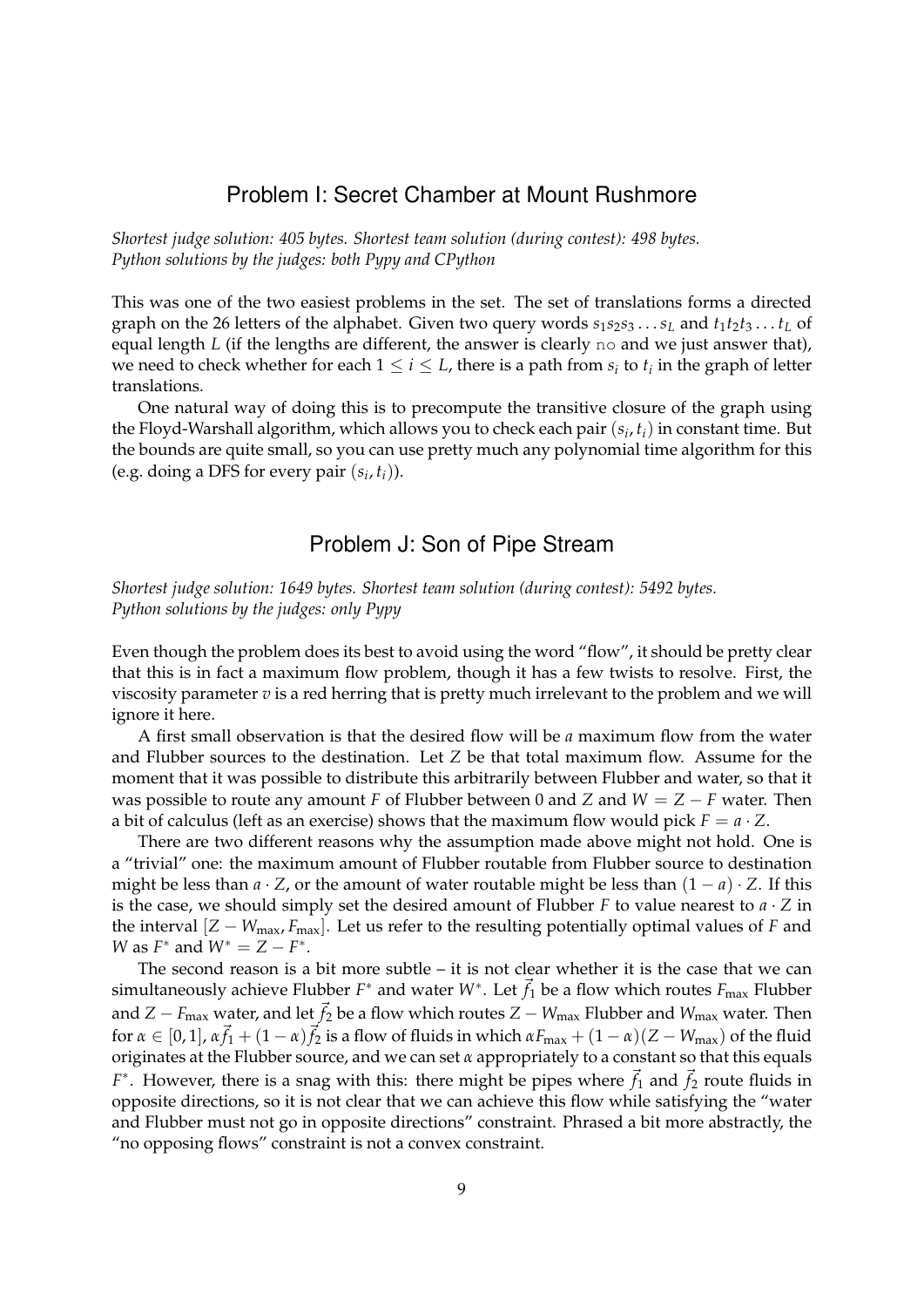It turns out that this second reason is actually a non-reason – it is always possible to achieve Flubber *F* <sup>∗</sup> and water *W*<sup>∗</sup> . But we now have to construct the actual Flubber and water flows. One way of doing that is to take the mixed flow  $\vec{f}^* := \alpha \vec{f}_1 + (1-\alpha) \vec{f}_2$  from above. This tells us how much fluid we would like to send (and in which direction) along each pipe, but it doesn't tell us how much of that fluid should be Flubber, and how much should be water. To figure that out, we make a new flow graph where we set the (directed) capacity of each edge to be the (directed) flow in  $\vec{f}^*$  along that edge. We then compute the maximum flow from the Flubber source in the new graph. This gives the Flubber flow, and the unused capacity gives the water flow. An issue here is that the new graph has non-integer capacities, so one may have to be a bit careful when computing the maxflows.

# Problem K: Tarot Sham Boast

*Shortest judge solution: 473 bytes. Shortest team solution (during contest): 585 bytes. Python solutions by the judges: both Pypy and CPython*

This problem has a beautiful solution that is not impossible to get an intuition about, but hard to actually prove correct.

A naive way of computing the probability that a string  $X$  of length  $\ell$  appears in a uniformly random string of length *n* is to use the principle of inclusion-exclusion:

$$
p(X) = \sum_{I \subseteq [n-\ell+1]} (-1)^{|I|+1} \Pr[\text{there is an occurrence of } X \text{ at all positions in } I]
$$

For  $I = \{i\}$  consisting of a single element, the probability in the sum is simple  $3^{-\ell}$  – the probability that characters  $i, i + 1, \ldots, i + \ell - 1$  match *X*. Thus the first-order contribution from index sets *I* of size 1 to  $p(X)$  is simply  $(n - \ell + 1)/3^{\ell}$ , regardless of what *X* looks like.

For the second-order terms  $I = \{i, j\}$ , things are a bit more interesting. If  $j \geq i + \ell$  then the probability is simply  $3^{-2\ell}$  since the two matches of *X* involve disjoint positions. But for *j* <  $i + l$  however, the probability is 0 unless *j* − *i* is an *overlap* of *X*, where we say that *t* is an overlap of *X* if the prefix of the first  $\ell - t$  characters of *X* equals the suffix of the last  $\ell - t$ characters of *X*. If *t* is an overlap of *X*, then the set  $I = \{i, i + \overline{t}\}$  contributes  $-1/3^{2\ell - t}$  to the expression for  $p(X)$  above.

This hints at the following intuition: strings *X* with more overlaps should have smaller values of *p*(*X*). Among different overlap values *t*, higher values of *t* seems to result in smaller probabilities, because the subtracted terms  $1/3^{2\ell-t}$  are larger. So a somewhat natural hypothesis is that if we write the overlaps of *X* in decreasing order, then strings with lexicographically smaller overlap sequences have higher likelihood.

However, this is just an intuition, and it is not at all clear what happens with higher-order terms – the degree-3 terms (having  $|I| = 3$ ) give positive contributions to  $p(X)$  and more overlaps will by a similar reasoning cause these to be larger. It turns out that the hypothesis above is correct, and that lexicographically smaller overlap sequences leads to larger probabilities. We only have a very long and non-intuitive proof of this, which we don't include here. But since several people have expressed an interest in it, it has been made available as a separate document here: <http://www.csc.kth.se/~austrin/icpc/tarotshamproof.pdf>.

As an example, consider the two strings  $X = RPSRPSRPS$  and  $Y = RPRRPRRPR$ . The overlaps of *X* are  $Ov(X) = (6, 3, 0)$ . The overlap sequence of *Y* is  $Ov(Y) = (6, 3, 1, 0)$ . This means that in general, *X* has a higher likelihood of appearing than *Y* (since (6, 3, 0) is lexicographically smaller than  $(6, 3, 1, 0)$ ).